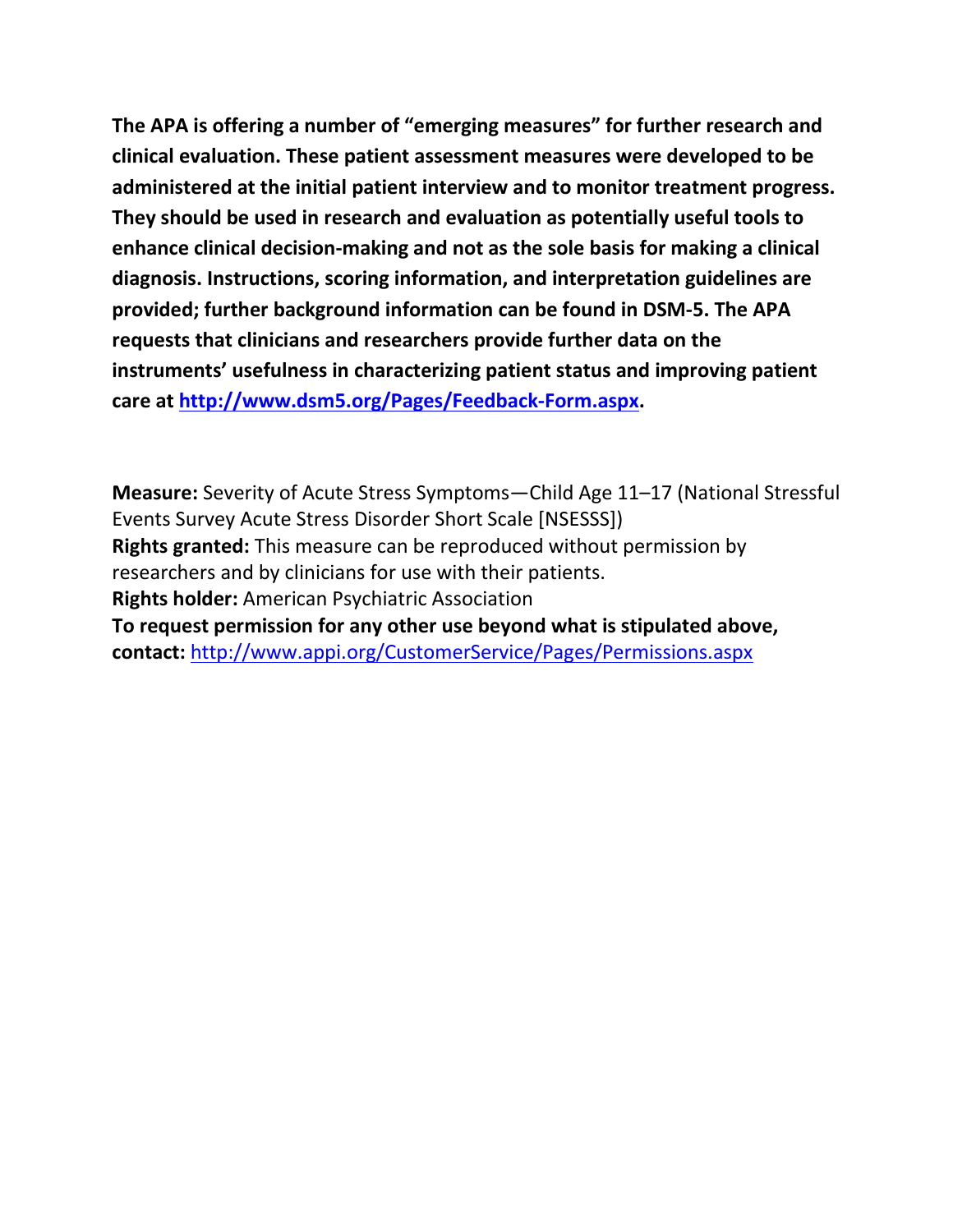## **Severity of Acute Stress Symptoms—Child Age 11–17\* \*National Stressful Events Survey Acute Stress Disorder Short Scale (NSESSS)**

**Name:**\_\_\_\_\_\_\_\_\_\_\_\_\_\_\_\_\_\_\_\_\_\_\_\_\_\_\_\_\_\_\_\_\_\_\_\_ **Age:** \_\_\_\_\_\_ **Sex: Male Female Date:\_\_\_\_\_\_\_\_\_\_\_\_\_\_\_\_\_**

Please list the traumatic event that you experienced: \_\_\_\_\_\_\_\_\_\_\_\_\_\_\_\_\_\_\_\_\_\_\_\_\_\_\_\_\_\_\_\_\_\_\_\_\_\_\_\_\_\_\_\_\_\_\_\_\_\_\_\_\_\_\_\_\_\_

Date of the traumatic event: \_\_\_\_\_\_\_\_\_\_\_\_\_\_\_\_\_\_\_\_\_\_\_\_

**Instructions:** People sometimes have problems after extremely stressful events or experiences. How much have you been bothered during the PAST SEVEN (7) DAYS by each of the following problems that occurred or became worse after an extremely stressful event/experience? **Please respond to each item by marking (√ or x) one box per row.** 

|                                                                                      |                                                                                                                                                                                                                                                                                               |                      |                    |                   |                |                  | <b>Clinician</b><br><b>Use</b> |
|--------------------------------------------------------------------------------------|-----------------------------------------------------------------------------------------------------------------------------------------------------------------------------------------------------------------------------------------------------------------------------------------------|----------------------|--------------------|-------------------|----------------|------------------|--------------------------------|
|                                                                                      |                                                                                                                                                                                                                                                                                               | <b>Not</b><br>at all | A<br>little<br>bit | <b>Moderately</b> | Quite<br>a bit | <b>Extremely</b> | <b>Item</b><br>score           |
| 1.                                                                                   | Having "flashbacks," that is, you suddenly acted or<br>felt as if a stressful experience from the past was<br>happening all over again (for example, you<br>reexperienced parts of a stressful experience by<br>seeing, hearing, smelling, or physically feeling parts<br>of the experience)? | $\Box$ 0             | $\Box$ 1           | $\Box$ 2          | $\Box$ 3       | $\Box$ 4         |                                |
| 2.                                                                                   | Feeling very emotionally upset when something<br>reminded you of a stressful experience?                                                                                                                                                                                                      | $\Box$ 0             | $\Box$ 1           | $\Box$ 2          | $\Box$ 3       | $\Box$ 4         |                                |
| 3.                                                                                   | Feeling detached or distant from yourself, your body,<br>your physical surroundings, or your memories?                                                                                                                                                                                        | $\Box$ 0             | $\Box$ 1           | $\Box$ 2          | $\Box$ 3       | $\Box$ 4         |                                |
| 4.                                                                                   | Trying to avoid thoughts, feelings, or physical<br>sensations that reminded you of a stressful<br>experience?                                                                                                                                                                                 | $\Box$ 0             | $\Box$ 1           | $\Box$ 2          | $\Box$ 3       | $\Box$ 4         |                                |
| 5.                                                                                   | Being "super alert," on guard, or constantly on the<br>lookout for danger?                                                                                                                                                                                                                    | $\Box$ 0             | $\Box$ 1           | $\Box$ 2          | $\Box$ 3       | $\Box$ 4         |                                |
| 6.                                                                                   | Feeling jumpy or easily startled when you hear an<br>unexpected noise?                                                                                                                                                                                                                        | $\Box$ 0             | $\Box$ 1           | $\Box$ 2          | $\Box$ 3       | $\Box$ 4         |                                |
| 7.                                                                                   | Being extremely irritable or angry to the point where<br>you yelled at other people, got into fights, or<br>destroyed things?                                                                                                                                                                 | $\Box$ 0             | $\Box$ 1           | $\Box$ 2          | $\Box$ 3       | $\Box$ 4         |                                |
| <b>Total/Partial Raw Score:</b>                                                      |                                                                                                                                                                                                                                                                                               |                      |                    |                   |                |                  |                                |
| Prorated Total Raw Score: (if 1 item left unanswered)<br><b>Average Total Score:</b> |                                                                                                                                                                                                                                                                                               |                      |                    |                   |                |                  |                                |
|                                                                                      |                                                                                                                                                                                                                                                                                               |                      |                    |                   |                |                  |                                |

Kilpatrick DG, Resnick HS, Friedman, MJ. Copyright © 2013 American Psychiatric Association. All rights reserved. This measure can be reproduced without permission by researchers and by clinicians for use with their patients.